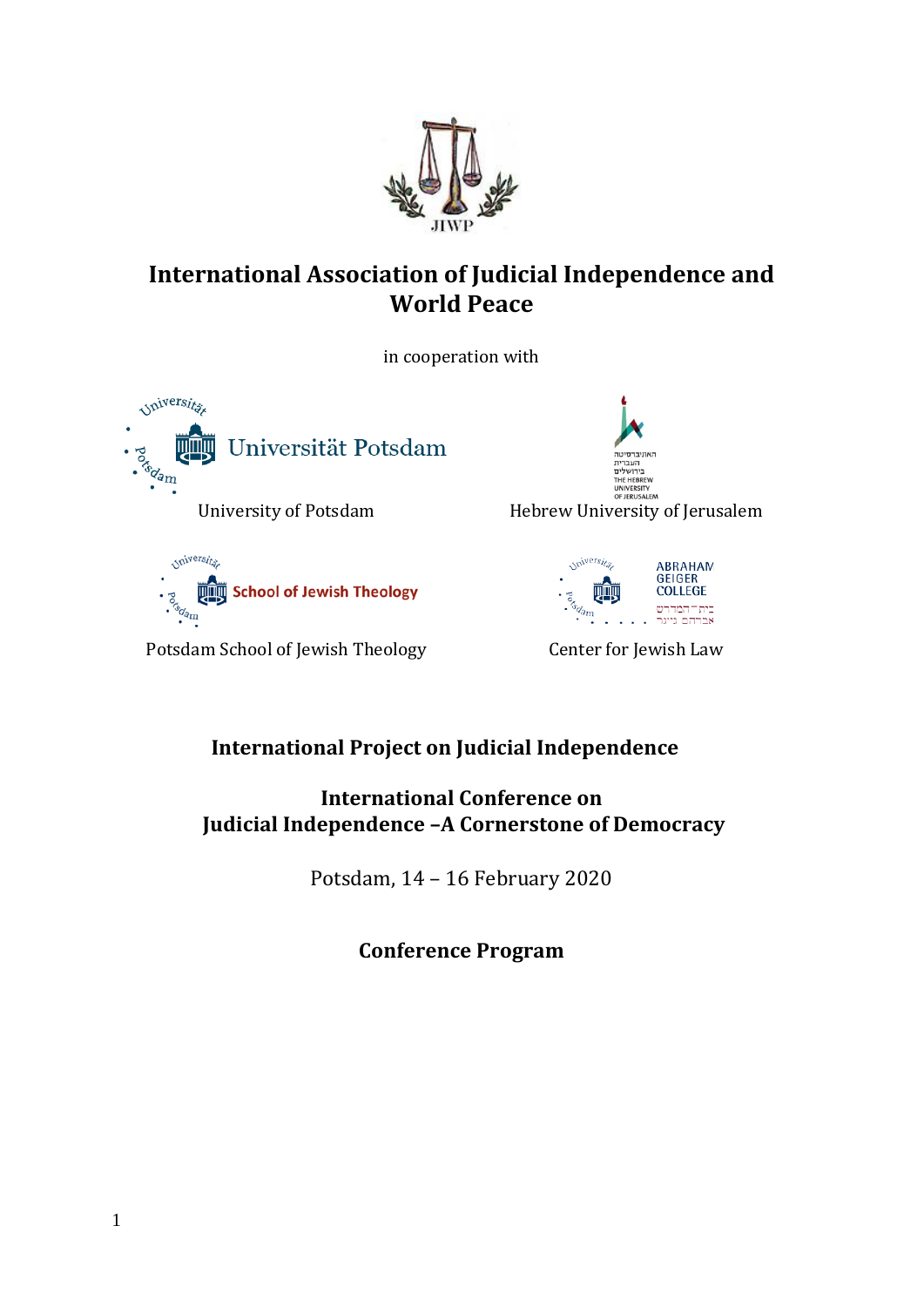# Content

| Directions to Campus "Griebnitzsee" of the University of Potsdam11 |  |
|--------------------------------------------------------------------|--|
|                                                                    |  |
|                                                                    |  |
|                                                                    |  |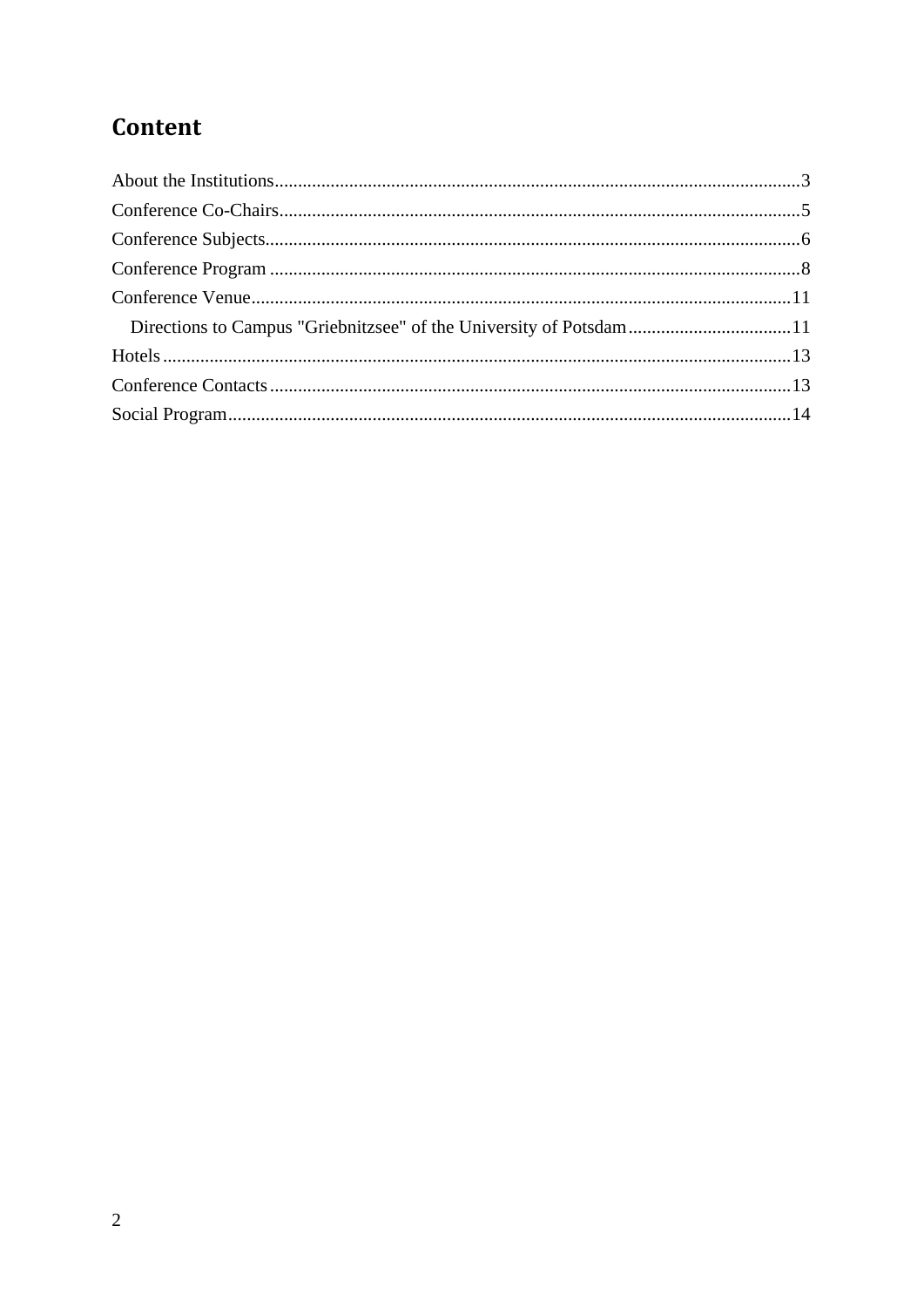# <span id="page-2-0"></span>**About the Institutions**

### *The International Association of Judicial Independence and World Peace*

(www.jiwp.org) was founded in 1982 and is one of the most reputed international organizations, which unites distinguished academics, practicing lawyers, competent expertsin law and leading judges around the world. The work of the Association is focused on drafting international standards of judicial independence, supporting a culture of judicial independence in all states, promoting the ideals of peace, democracy, freedom and liberty by strengthening and maintaining judicial independence in all its aspects.

The Association participated in drafting a number of international documents which are now recognized in many jurisdictions of the world: The New Delhi Minimum Code of Judicial Independence (in cooperation with the International Bar Association, New Delhi, 1982), The Montreal Declaration on the Independence of Justice (Montreal, 1983), The Mt Scopus International Standards of Judicial independence 2008, and the Bologna Milano Global Code of Judicial Ethics 2015.

The Association's outstanding contribution to the advancement of judicial Independence was evidenced by its candidacy for the Nobel Peace Prize in 2013. The nomination honored the Association's realization of the International Project on Judicial Independence, which is the result of its almost 40 years of efforts in the pursuit of judicial independence.

The International Association of Judicial Independence and World Peace and its members introduced innovative concepts of judicial independence clarifying significant components essential for liberty, democracy, human rights and effective world trade. This was achieved by means of major international conferences in partnership with eminent international organizations and the drafting of international standards and declarations. The concepts include the independence of the individual judge, substantive and personal, the institutional or collective independence of the judiciary as a whole, the internal judicial independence of the judge visa-vis his colleagues and his superiors, the principle of fair reflection of society, or judicial diversity and proper considerations and procedures for judicial selection and the careful demarcation of lines between the judiciary and the other branches of government.

The research works of the members of the association have been published in four books on judicial independence and the fifth book will be published in 2020. All books have been published by Brill Nijhoff.

### *The University of Potsdam*

is a [public](https://en.wikipedia.org/wiki/Public_university) [university](https://en.wikipedia.org/wiki/University) in the [Berlin-Brandenburg](https://en.wikipedia.org/wiki/Berlin-Brandenburg) region of Germany. It is situated across four campuses in [Potsdam](https://en.wikipedia.org/wiki/Potsdam) and [Brandenburg.](https://en.wikipedia.org/wiki/Brandenburg) Some faculty buildings are part of the New Palace of [Sanssouci,](https://en.wikipedia.org/wiki/Sanssouci) which is known for its UNESCO World Heritage status. The University of Potsdam is one of the leading institutions of higher studies in Germany.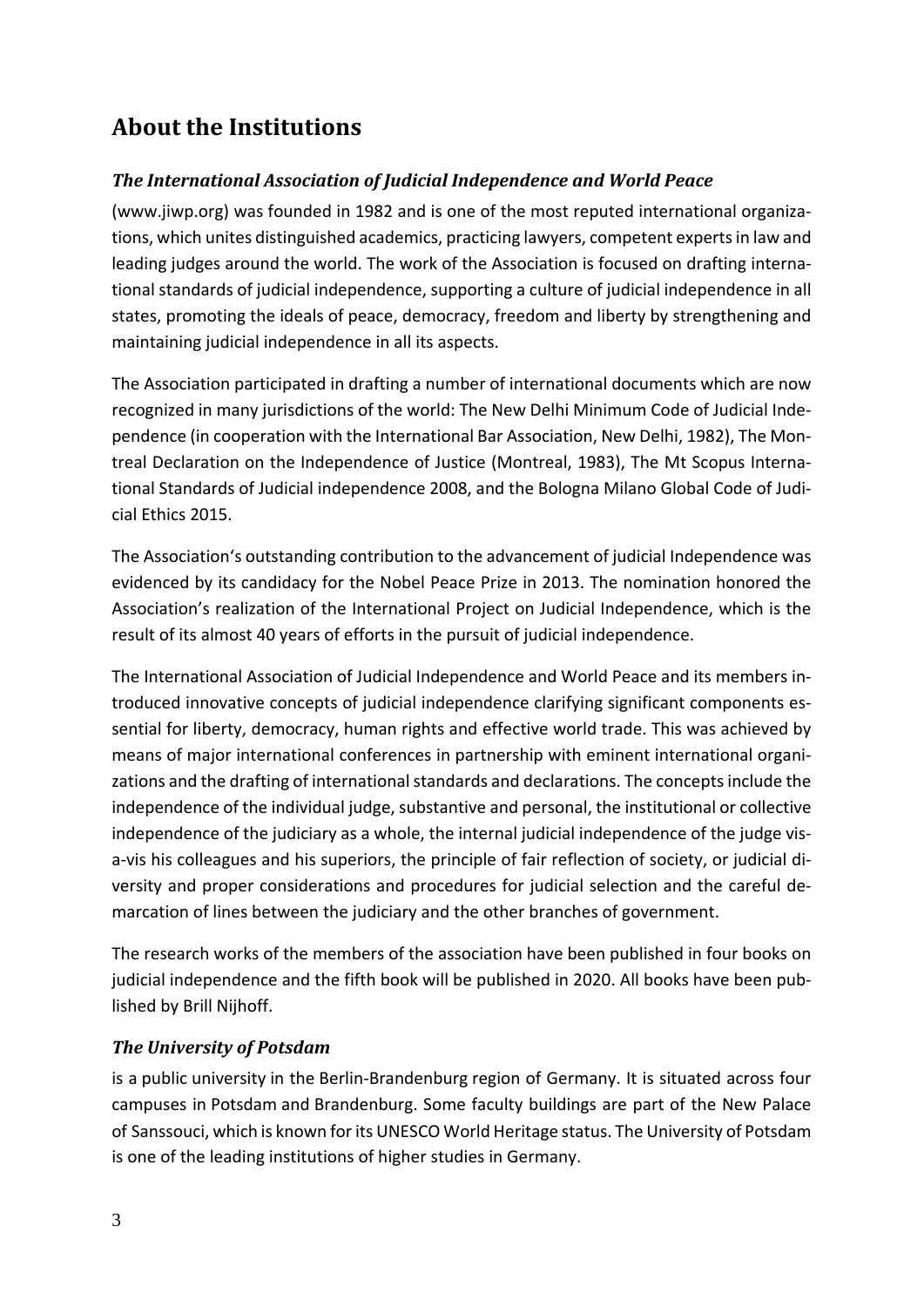### *The Center of Jewish Law*

is an institution of Abraham Geiger College at the University of Potsdam. For the details please see <https://www.abraham-geiger-kolleg.de/academic-excellence/center-for-jewish-law/>

### *University of Potsdam School of Jewish Theology*

For the University of Potsdam School of Jewish Theology please see <https://www.juedischetheologie-unipotsdam.de/en/index.html>

### *The Hebrew University of Jerusalem*

Founded in 1918 and opened officially in 1925, it is Israel's premier university as well as its leading research institution. The Hebrew University is ranked internationally among the 100 leading universities in the world and first among Israeli universities.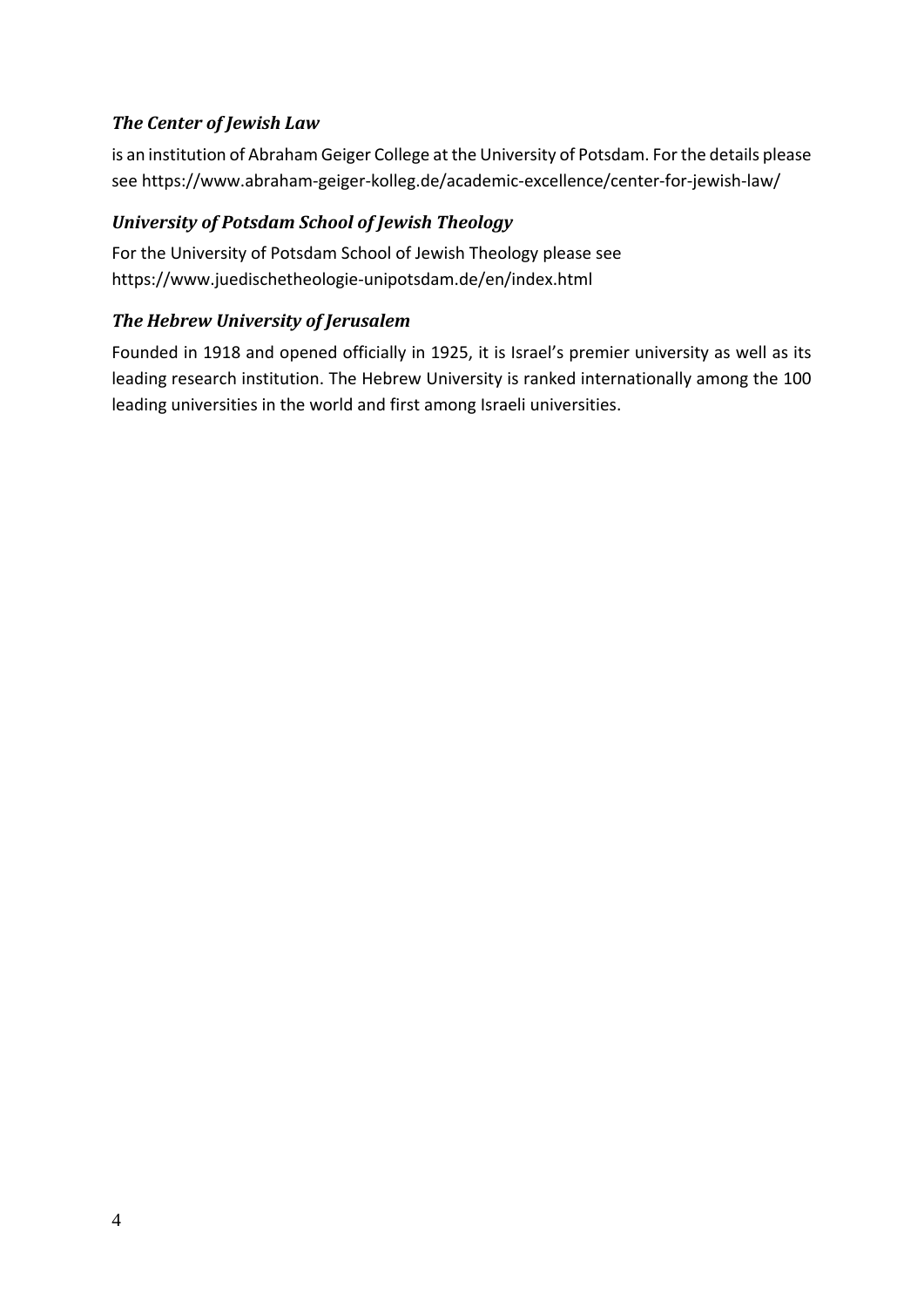## <span id="page-4-0"></span>**Conference Co-Chairs**

### *Professor Shimon Shetreet, LLB, LLM, MCL, DCL*

Greenblatt Professor of Public and International Law, Hebrew University of Jerusalem, President of the International Association of Judicial Independence and World Peace;

Faculty of Law Hebrew University of Jerusalem Mt Scopus, Jerusalem 9190500 Israel

 $\boxtimes$  [shimon.shetreet@mail.huji.ac.il](mailto:shimon.shetreet@mail.huji.ac.il) [shimon.shetreet@gmail.com](mailto:shimon.shetreet@gmail.com)  $\boxtimes$  judicial.independence.wp@gmail.com +972-2 5882534 (Office) <sup>2</sup> +972-2 5864503 (Fax) **2 +972-544 777185 (Cell)** 

### *University Professor Dr. Thorsten Ingo Schmidt*

Chair in Public Law, Especially Constitutional Law, Administrative Law and Local Government Law

Faculty of Law August-Bebel-Straße 89 14482 Potsdam Germany

 $\textcircled{2}$  +49-(0)331-977-3284 ls-schmidt@uni-potsdam.de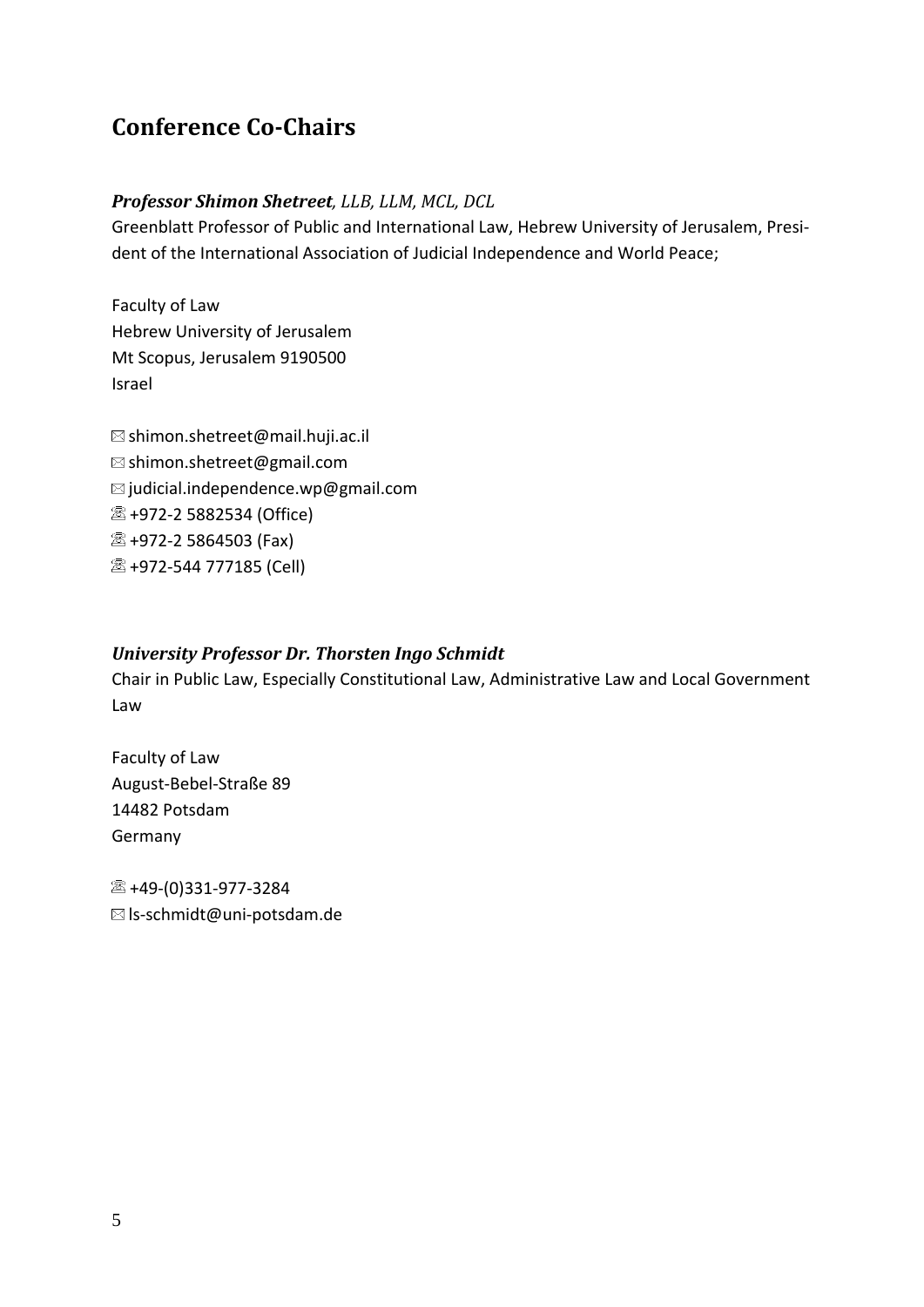# <span id="page-5-0"></span>**Conference Subjects**

The main themes of the Conference will be:

- 1. Judicial Independence and Democracy
- 2. Measuring Justice and Rule of Law
- 3. The Role of the Judge in Jewish Law
- 4. Justice and Technology, Artificial Intelligence and Judicial Decisions
- 5. Deliberation on Amendments on Mt. Scopus International Standards of Judicial Independence, and the Bologna Milano Global Code of Judicial Ethics

### *Judicial Independence and Democracy:*

In recent months and years, serious challenges have emerged to the judicial system and the position of the judiciary and the rule of law in numerous countries. These challenges took place in countries with different system of governments in different parts of the world. We have witnessed these challenges in such countries as Turkey, Poland, Hungary, U.S.A., Romania, Israel and Venezuela.

These challenges took the form of legislative amendments regarding the judiciary and the administration of justice, attempts by the executive to gain control over judges' appointments and courts, introducing the reduction of the retirement age of judges as a way to remove judges from office and blunt political attacks on specific judges and on the judiciary as a whole. These challenges require careful study.

### *Measuring Justice and Rule of Law:*

The conference will continue the discussion and analysis of the standards to measure justice and the rule of law, and to develop indicators of the justice system and democracy. This includes measuring quality, effectiveness, efficiency and integrity of the judicial process and the judiciary. These indicators are being used in international reports such as the IMF and in recent years by EU Reports of the European Commission (see the annual EU Justice Scoreboard below). It is widely recognized that an efficient, independent and impartial justice system is essential for economic growth on the domestic level, and is also essential for Economy and Trade on the international level.

- 1. EU Report on: Strengthening Trust, Mobility and Growth within the European Union, 2014.
- 2. EU Justice Scoreboard, 2019: [https://ec.europa.eu/info/sites/info/files/](https://ec.europa.eu/info/sites/info/files/justice_scoreboard_2019_factsheet_en.pdf) [justice\\_scoreboard\\_2019\\_factsheet\\_en.pdf](https://ec.europa.eu/info/sites/info/files/justice_scoreboard_2019_factsheet_en.pdf)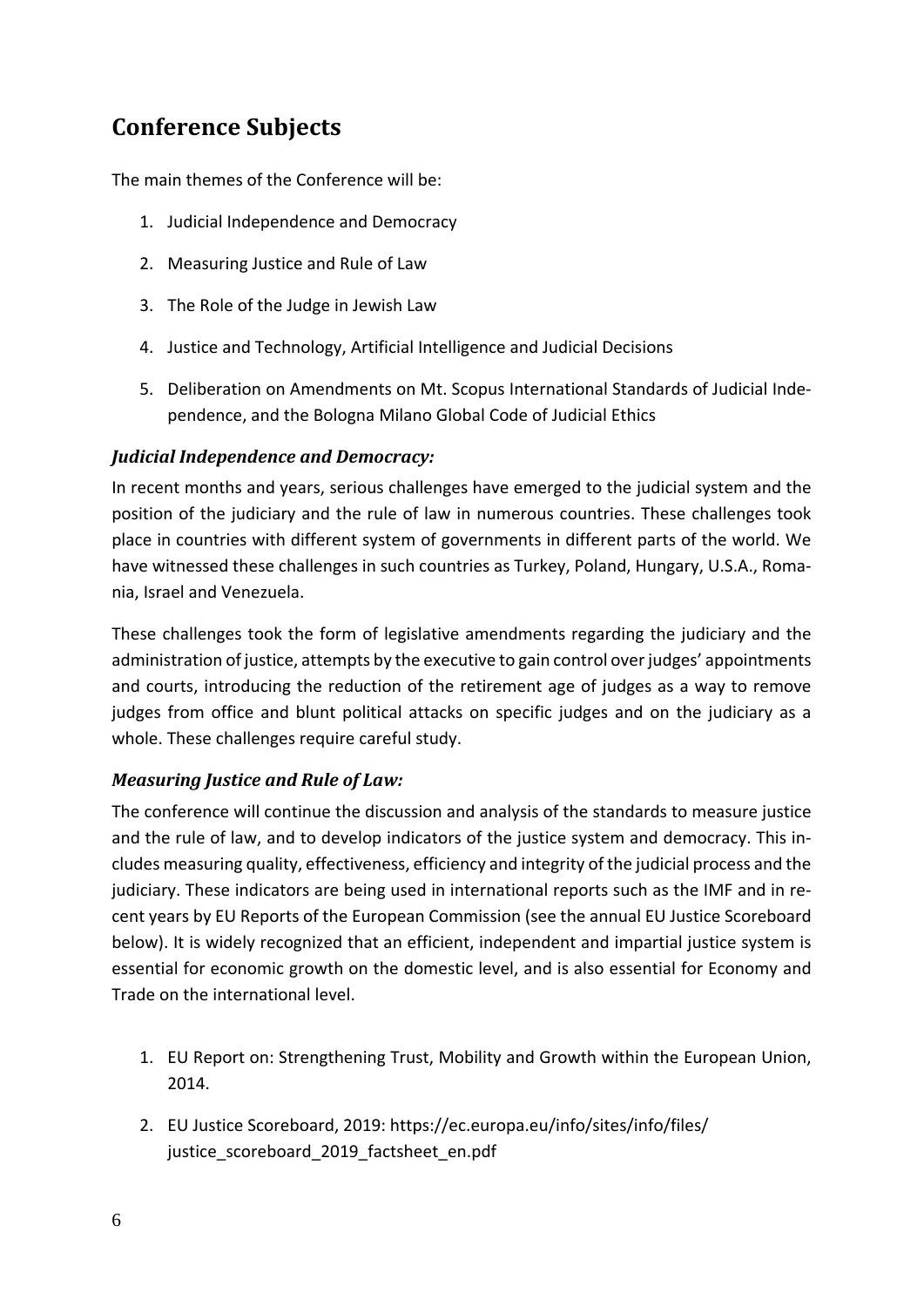- 3. IMF Report on Italy, 2013: <https://www.imf.org/external/pubs/ft/scr/2013/cr13299.pdf>
- 4. European Commission for the Efficiency of Justice (CEPEJ), Report on "European Judicial Systems – 2018 Edition (2016 data). Efficiency and Quality Justice", 2018: <https://rm.coe.int/rapport-avec-couv-18-09-2018-en/16808def9c>

### *The Role of the Judge in Jewish Law:*

One of the ancient judicial systems in human history is the justice system established by Moses. It has developed over the centuries by continued study and decision making of rabbis and "Poskim". The Jewish law in its different layers – the bible, the Mishna, the Talmud and the writings of the rabbis – provide, in detail, rules regarding judicial ethics, procedural fairness, evidentiary rules and the rights of the accused. The confer-ence will include a discussion of the role of the judge in Jewish law.

### *Justice and Technology, Artificial Intelligence and Judicial Decisions:*

Artificial intelligence is being used in many fields of life. It now begins to be employed in the courts to address the challenges facing the courts including managing vast amounts of information and judicial decision making. AI has been used more in criminal cases, but now it begins to be used also in civil cases. Current applications help Australian family law judges in their decision making. The conference will include the discussion of this aspect of justice and technology.

For background analysis of AI in courts see:

Jonah Wu, AI Goes to Court: The Growing Landscape of AI for Access to Justice, 2019: [https://medium.com/legal-design-and-innovation/ai-goes-to-court-the-growing-landscape](https://medium.com/legal-design-and-innovation/ai-goes-to-court-the-growing-landscape-of-ai-for-access-to-justice-3f58aca4306f)[of-ai-for-access-to-justice-3f58aca4306f](https://medium.com/legal-design-and-innovation/ai-goes-to-court-the-growing-landscape-of-ai-for-access-to-justice-3f58aca4306f)

The advance of digital technology has had substantial impact on justice and on judicial ethics. Attention will have to be placed on the study of online justice, remote justice and the recourse to social media by judicial officers, as well as the code of ethics relative to digital realities.

### *Deliberation on Amendments on Mt. Scopus International Standards of Judicial Independence, and the Bologna Milano Global Code of Judicial Ethics:*

In the course of the conference, discussions will be conducted on proposals for an amendment of the Mt. Scopus International Standards of Judicial Independence, and the Bologna Milano Global Code of Judicial Ethics, as will be presented to the participants.

Other topics regarding judicial independence will also be discussed, including amongst other recent developments of judicial independence.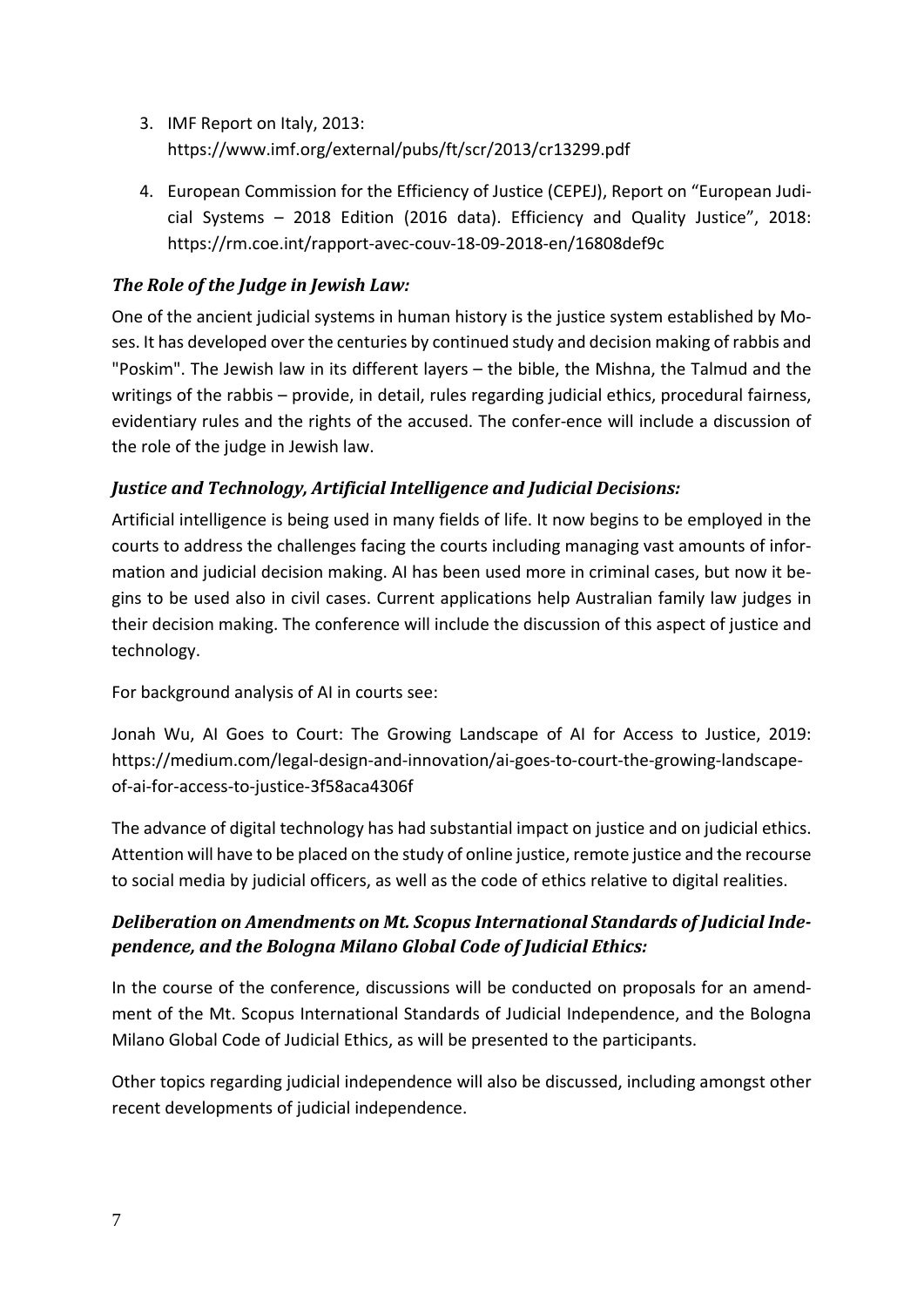## <span id="page-7-0"></span>**Conference Program**

### *Friday 14.02.2020:*

### **13:00 – 13:45 First opportunity for registration,** location: Campus Griebnitzsee, Building 1

**14:00 – 14:30 Opening address**

Prof. Dr. **Oliver Günther**, President, University of Potsdam

**15:30 – 17:00 Guided tour of Sanssouci Palace,** location: Maulbeerallee, 14469 Potsdam

### **19:00 Dinner at Drachenhaus Restaurant,** Maulbeerallee 4, 14469 Potsdam

Keynote Speech: Prof. Dr. Dres. h.c. **Angelika Nußberger**, former Vice-President of the ECtHR, Professor at the University of Cologne.

*Saturday 15.02.2020:* Location: Campus Griebnitzsee, Building 1

#### **8:30 – 9:00 Second Opportunity for registration**

#### **9:00 – 10:30** *Opening session*

Chair**:** Prof. Dr. **Thorsten Ingo Schmidt**, Chair in Public Law, Especially Constitutional Law, Administrative Law and Local Government Law; University of Potsdam, Conference Co-Chair

Opening remarks:

- Prof. Dr. **Christian Bickenbach**, Dean of the Faculty of Law of Potsdam University
- Prof. **Shimon Shetreet**, Hebrew University, President, International Association of Judicial Independence and World Peace, Co-chair of the conference
- Prof. Dr. **Thorsten Ingo Schmidt**, Co-chair of the conference

Keynote Speech: Prof. **Vincent Anthony de Gaetano**, Former Justice of the ECtHR, Vice-President of Section. Chief Justice Emeritus of Malta: *"The Judiciary in Malta in comparative Perspective"*

#### **10:30 – 11:00 Coffee break**

### **11:00 – 12:30** *Second session – Contemporary Challenges of the Judiciary*

Chair: Adv. **Gian Andrea Danuser**, Senior Advocate, Zurich, General Secretary, International Association of Judicial Independence and World Peace

• Dr. **Pui Yin Lo** - Barrister at Law, Hong Kong University *(by video conference): "The Challenges facing the Judiciary in Hong-Kong"*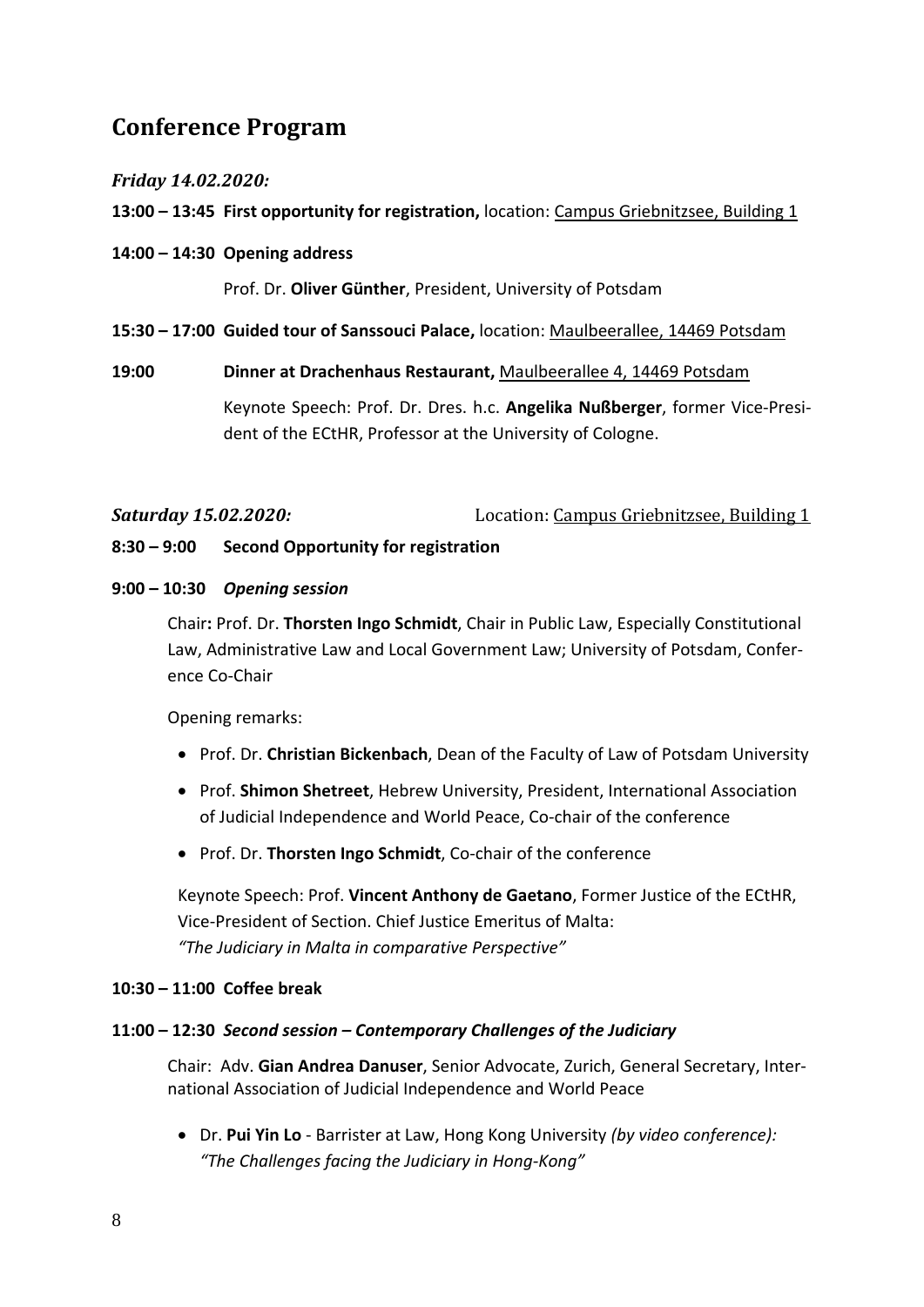- Adv. **Richard Barton,** Partner, Procopio, Cory, Hargreaves & Savitch Law Firm, San Diego, USA: *"The Independence of Administrative Judges"*
- Prof. **Giuseppe Franco Ferrari,** University of Bocconi, Milan: "*Recent Developments on the Italian High Council of Magistrature* "

### **12:30 – 14:00 Lunch**

### **14:00 – 15:30** *Third session – Justice and Technology: Artificial Intelligence and the Justice System*

Chair: Prof. **Shimon Shetreet,** Greenblatt Professor of Public and International Law, Hebrew University of Jerusalem, President, International Association of Judicial Independence and World Peace.

Lead lecture: **Lord Thomas of Cwmgiedd,** Vice President European Law Institute, former Lord Chief Justice of England and Wales: *"Artificial Intelligence and the Judiciary"*

- Prof. **Michael Antonov,** University of Saint Petersburg: *"Artificial Reason: Ethical and Legal Accountabilities in Delivering Justice"*
- Prof. **Daniela Piana,** [University](https://www.researchgate.net/institution/University_of_Bologna) of Bologna *(by video conference)*: *"Justice and Artificial Intelligence"*
- Prof. Dr. **Alexander Trunk,** Institute of East European Law, Kiel University: *"The Relationship between "formal" procedural Law and informal Elements*"

### **15:30 – 16:00 Coffee break**

### **16:00 – 17:30** *Fourth session – Judicial Independence and democracy*

Chair: Prof. Dr. Dr. h.c. **Fryderyk Zoll,** Professor, Jagiellonian University of Cracow.

Keynote speech: Hon. **Tassaduq Hussain Jillani,** Former Chief Justice of Pakistan, Judge ad-hoc of the ICJ:

*"The judiciary and Democracy*"

- Prof. **Sebastian Constantin Spinei,** Lucian Balga University, Sibu Romania: *"Justice in Romania: The Subtle Deviation"*
- Prof. Dr. Dr. h.c. **Fryderyk Zoll,** Professor at the Jagiellonian University of Cracow and University of Osnabrück: *"The struggle for Judicial Independence: Lesson from Poland"*
- Prof. Dr. **Elwira Macierzyńska,** Kozminski University, Warsaw: *"The Good, the Bad and the Ugly: The Independence of the Judiciary and Rhetoric – The Polish Case"*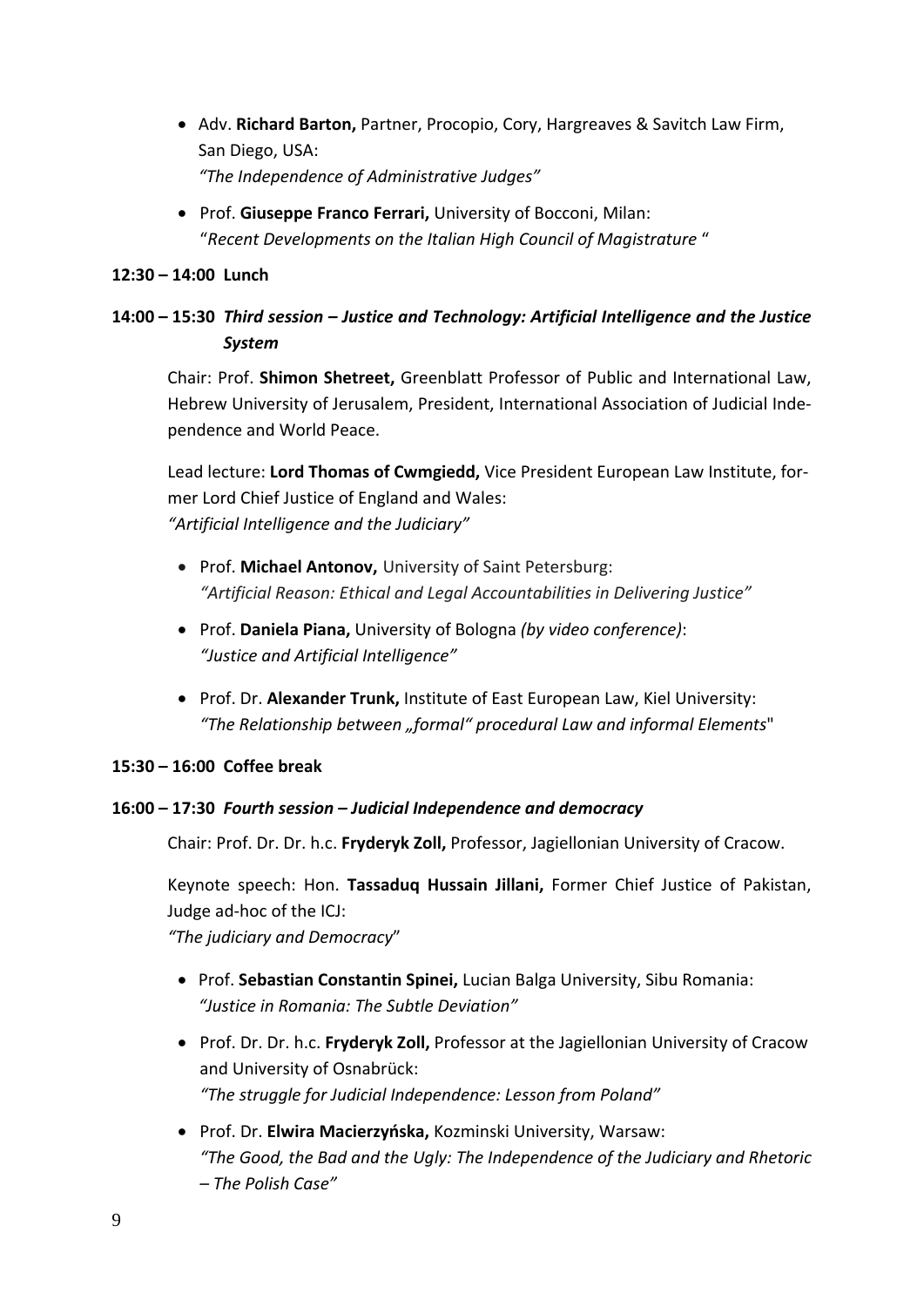• Dr. **Wafik Moustafa,** Chairman of Conservative Arab Network, London

#### **18:15 Departure for Berlin**

#### **19:30 – 23:30 Social program in Berlin: Boat Tour,** Location: Paula-Thiede-Ufer 10, 10179 Berlin

#### *Sunday 16.02.2020:*

#### **9:00 – 10:30** *Fifth session: The Judge in Jewish Law*

Chair: Adv. **Richard Barton,** Partner, Procopio, Cory, Hargreaves & Savitch Law Firm, San Diego, USA

- Prof. **Gideon Libson,** Frieda and Solomon B. Rosenzweig Chair in Law, Hebrew University of Jerusalem: "*The King and the judge in Jewish Law"*
- Prof. Dr. **Francois–Xavier Licari,** University of Lorraine: "*The Role of the Judge in Jewish Law"*
- Prof. **Shimon Shetreet,** Greenblatt Professor of Public and International Law, Hebrew University of Jerusalem, President, International Association of Judicial Independence and World Peace: "*Judicial Independence and Impartiality in Jewish law"*

#### **10:30 – 11:00 Coffee break**

#### **11:00 – 12:30** *Concluding Session*

Chair: Prof. Dr. **Thorsten Ingo Schmidt,** Co-Chair of the conference

• Prof. **Shimon Shetreet ,**President of the International Association of Judicial Independence and world Peace: "*Future plans of JIWP"*

General Discussion

#### **12:30 – 13:00 Distribution of certificates**

#### **13:00 – 14:00 Lunch with subsequent individual departure**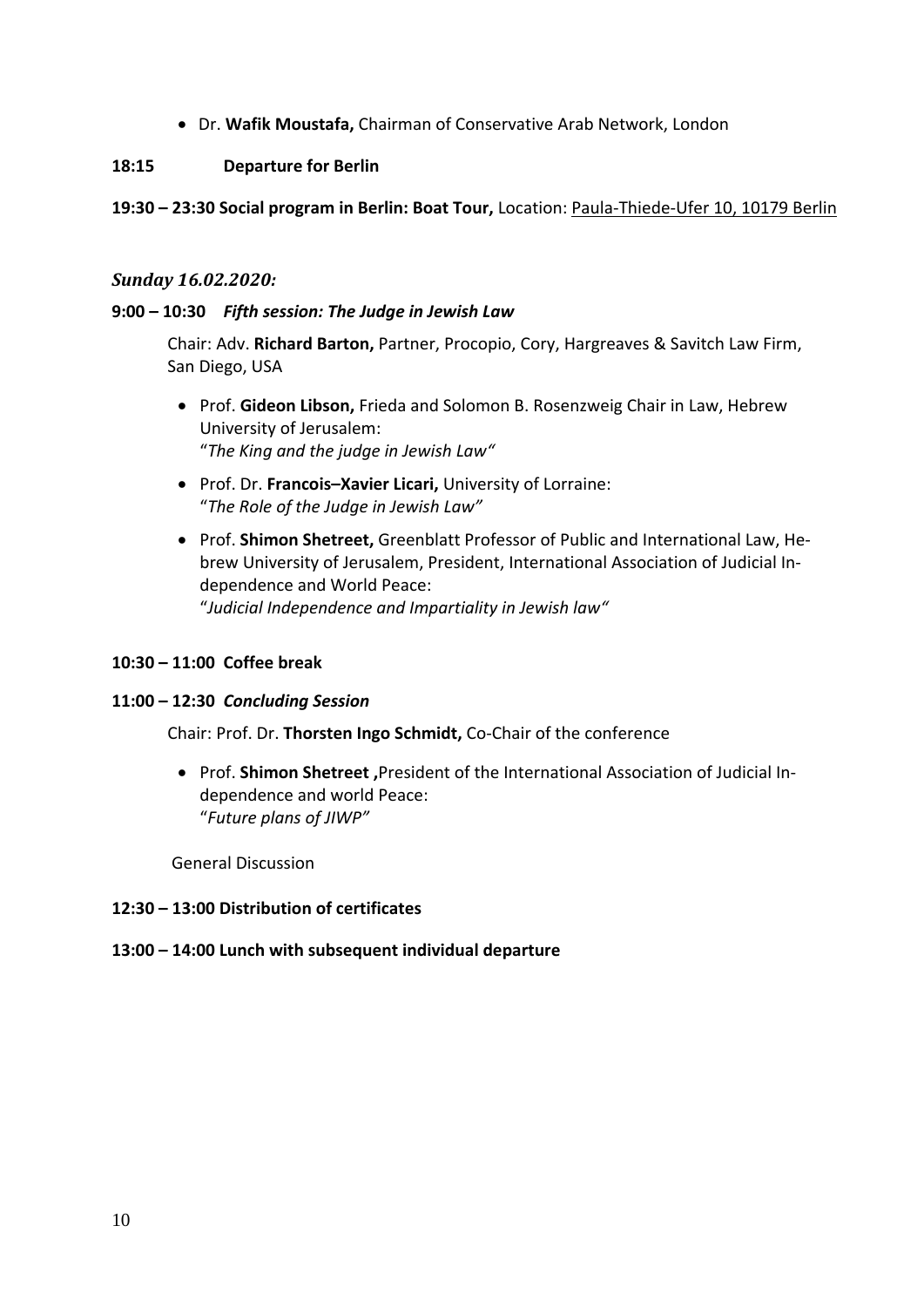## <span id="page-10-0"></span>**Conference Venue**



The greater part of the conference will be held on campus at the university of Potsdam.

### *Details of the venue of the conference and directions*

The venue and first meeting point of the conference will be at the main building of our "Griebnitzsee" campus. Thisis where the academic discussions will be held on Saturday and Sunday. There will be guides to help with the directions to the other venues once the participants have registered at Griebnitzsee.

Please find the directions to the "Griebnitzsee" campus by following the link

<https://hpi.de/en/the-hpi/organization/directions.html>

### <span id="page-10-1"></span>*Directions to Campus "Griebnitzsee" of the University of Potsdam*

The main building is pinpointed at the following link: [www.openstreetmap.org/?mlat=52.39273&mlon=13.12702#map=19/52.39276/13.12688](https://www.openstreetmap.org/?mlat=52.39273&mlon=13.12702#map=19/52.39276/13.12688)

Original directions written by Hasso-Plattner-Institut [\(https://hpi.de/en/the-hpi/organiza](https://hpi.de/en/the-hpi/organization/directions.html))[tion/directions.html\)](https://hpi.de/en/the-hpi/organization/directions.html))

### Arrival from the Berlin Airports

- Taxi rides from either airport cost approx. 60 Euros and take 45 to 60 minutes.
- From **Tegel Airport** take **bus line 109,** destination Bahnhof Zoo, to **S Charlottenburg** (travel time approx. 15 min). Switch to **S-Bahn line S7,** destination Potsdam-Hauptbahnhof, and travel to **Potsdam-Griebnitzsee** (travel time approx. 20 min). Total travel time approx. 50 min; ticket for zones ABC required.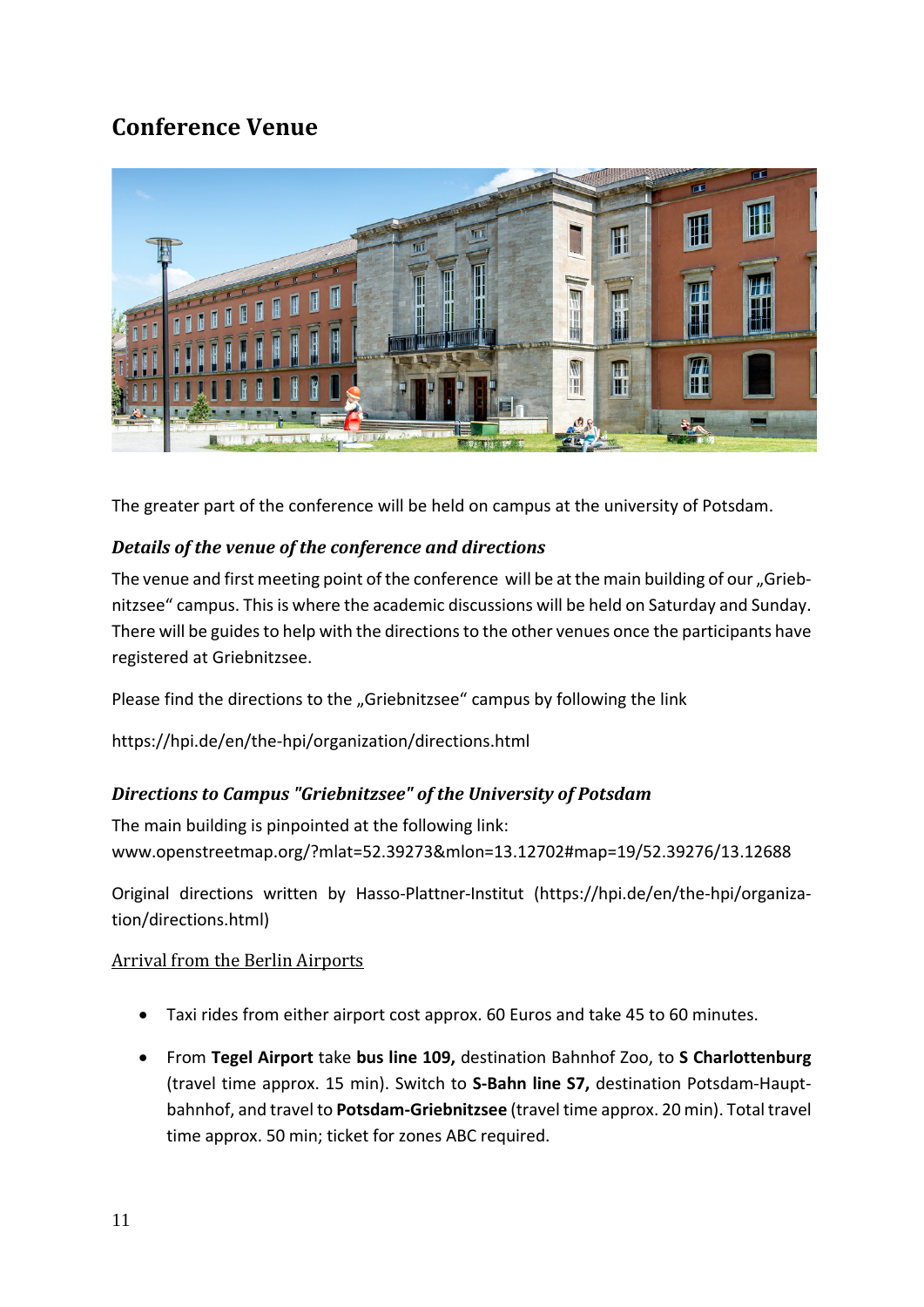• From **Schönefeld Airport,** there is a **footpath** leading to the S-Bahn station **S Flughafen Berlin-Schöefeld DB** (approx. 400 m). From the station, take **Regionalbahn RB22,** destination **S+U Friedrichstraße**, which takes you to **Potsdam Griebnitzsee**. Or take **Regionalexpress RE7,** destination Dessau, to **Bahnhof Zoologischer Garten.** Switch to **line S7,** destination Potsdam-Hauptbahnhof, and travel to **Potsdam-Griebnitzsee.** For other possibilities check at the train station at the airport. Total travel time 65 to 85 min; ticket for zones ABC required.

### Arrival by Train

At Griebnitzsee metropolitan train (S-Bahn) station:

- From **Berlin central station** take S-Bahn line S7, destination Potsdam-Hauptbahnhof, and travel to Potsdam-Griebnitzsee (travel time approx. 35 min), alternatively take RB21/22 (travel time approx. 20 min); ticket for zones ABC required.
- From **Berlin Zoologischer Garten** take S-Bahn line S7, destination Potsdam-Hauptbahnhof, and travel to Potsdam-Griebnitzsee (travel time approx. 25 min), alternatively take RB21/22 (travel time approx. 20 min); ticket for zones ABC required.
- From **Potsdam central station** take S-Bahn line S7, destination Ahrensfelde, to Potsdam-Griebnitzsee (travel time approx. 10 min); ticket for zone C required
- **Taxi rides** from either station cost between approx. 60 Euros and take approx. 45 minutes. A taxi ride from Potsdam central station takes around 15 minutes and will cost approx. 20 Euros.

### Arrival by Car

<span id="page-11-0"></span>In your **car** navigation system enter **August-Bebel-Str. 89,** 14482 Potsdam.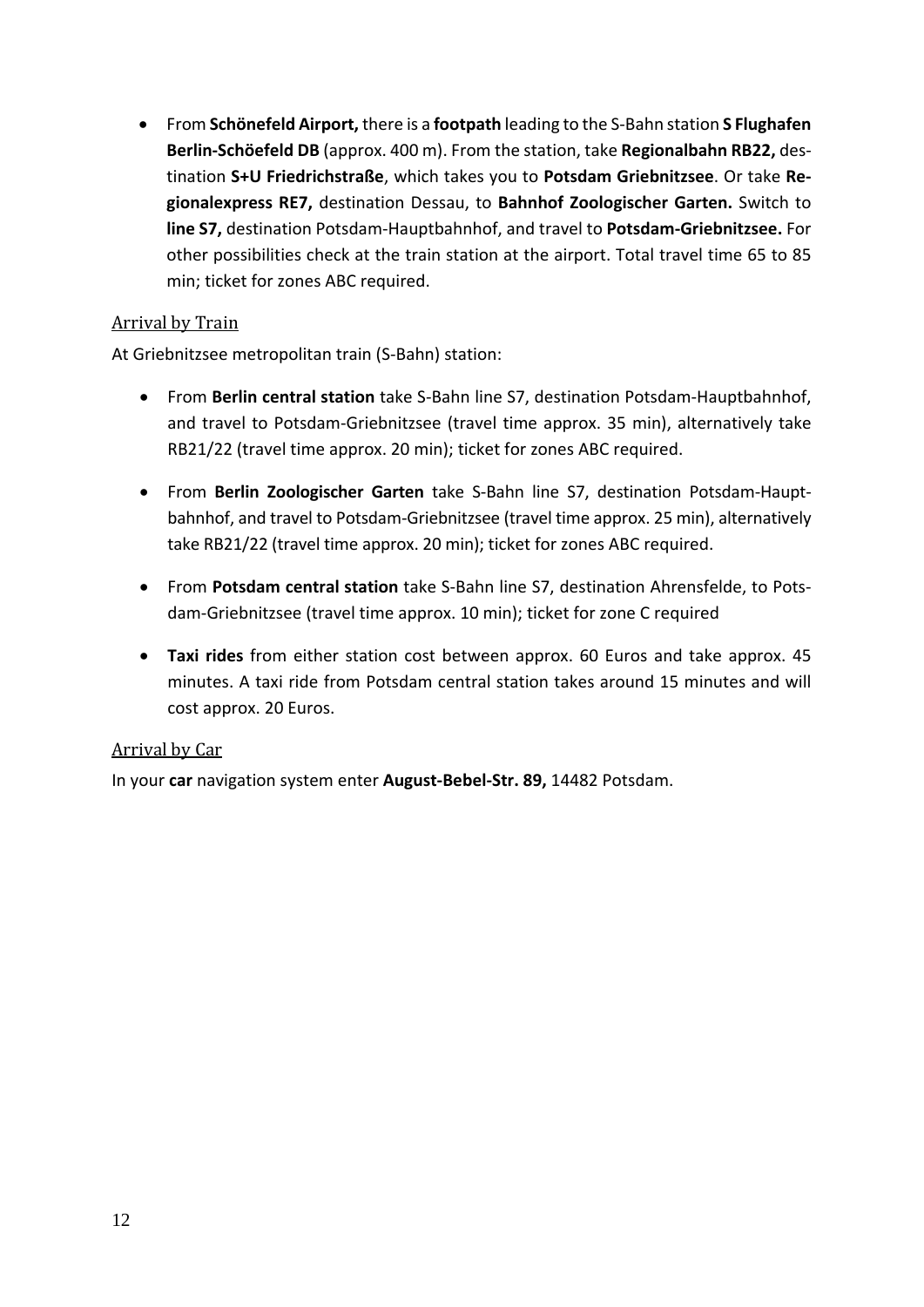## **Hotels**

The only hotel nearby is the hotel Seminaris Avendi. Booking is possible at [www.seminaris.de/en/hotels/potsdam/seminaris-avendi-hotel-potsdam.](http://www.seminaris.de/en/hotels/potsdam/seminaris-avendi-hotel-potsdam)

Seminaris Avendi Hotel Potsdam Rudolf-Breitscheid-Straße 190 14482 Potsdam Germany

 $\overline{\mathbb{Z}}$  +49 331 7091 0  $\boxtimes$  [info.pot62@seminaris.com](mailto:info.pot62@seminaris.com)

We recommend to book a hotel situated along the train line "S 7" connecting Berlin to Potsdam. Hotels close to either Potsdam main station or Berlin Zoo station ("Bahnhof Zoologischer Garten") guarantee good connections to all of the venues.

The higher density of hotels can probably be found around Bahnhof Zoo, which is also closer to the airports than Potsdam. If one wouldn't mind a little walk to the train stations, the hotels "Am Jägertor" in Potsdam and "Zoo" in Berlin would likely offer a pleasant stay. The closest hotels to the train stations would be the "B&B Hotel" and the "Mercure Hotel Potsdam City" for Potsdam and the "aletto Hotel Kudamm", the "Motel One Berlin-Ku'Damm" and the "Waldorf Astoria" for Berlin.

In any case, we recommend to compare prices, as the rates differ (sometimes substantially) depending on the date of stay.

## <span id="page-12-0"></span>**Conference Contacts**

In case, any questions should arise, please do not hesitate to contact our coordinators. They will gladly be of assistance.

### Jannik Bach

Research and Teaching Assistant at the Chair of Public Law, especially Constitutional Law, Administrative Law and Local Government Law  $\boxtimes$  jannik.bach@uni-potsdam.de  $\textcircled{2}$ +49-(0)331-977314243

Tristan Lemke

Research and Teaching Assistant at the Chair of Public Law, especially Constitutional Law, Administrative Law and Local Government Law  $\boxtimes$ trilemke@uni-potsdam.de 2 +49-(0)331-9773842